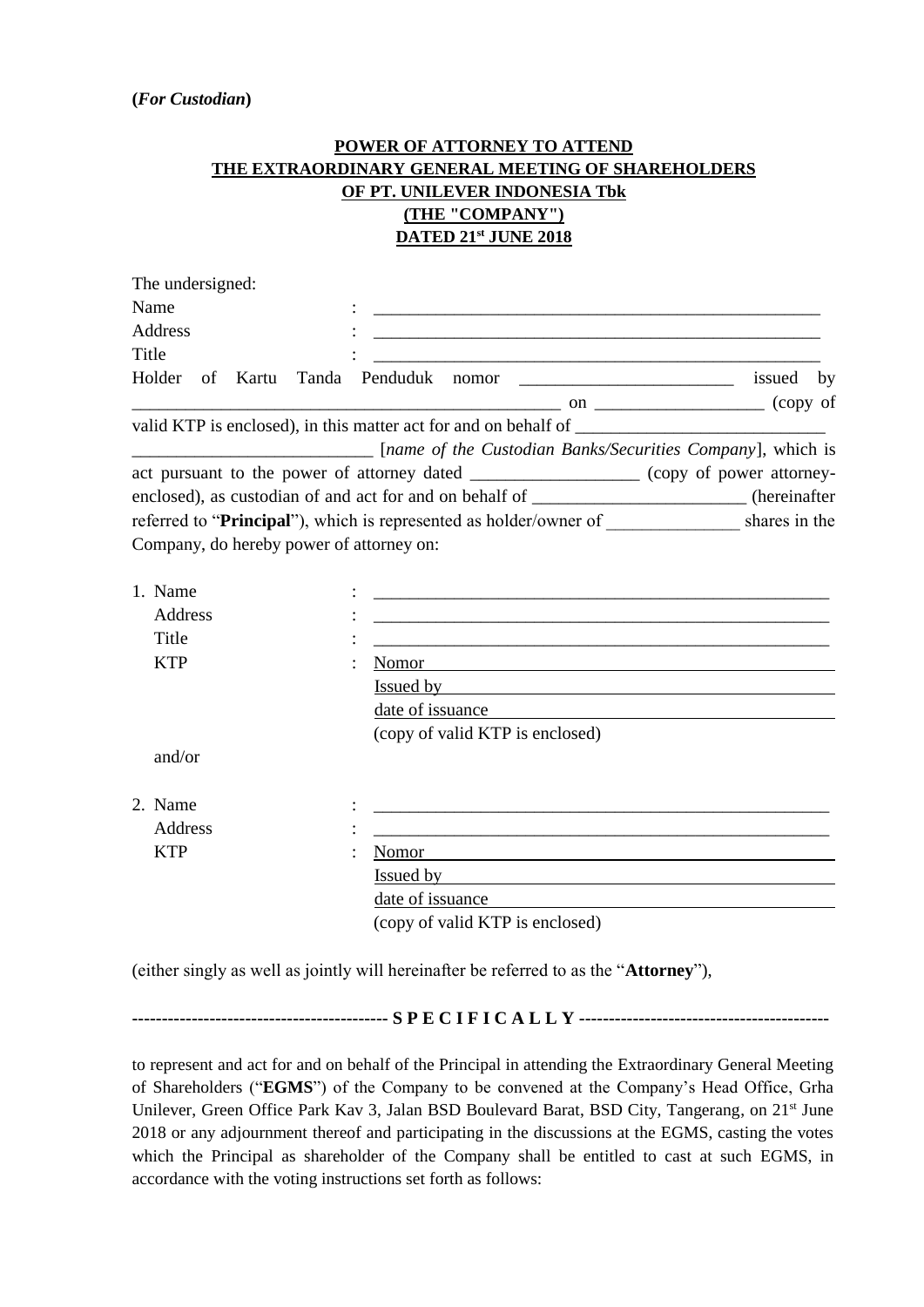| <b>EGMS AGENDA</b>                                   | <b>VOTING INSTRUCTION</b> |                |  |
|------------------------------------------------------|---------------------------|----------------|--|
|                                                      | Agree                     | <b>Against</b> |  |
| Agenda Extraordinary General Meeting of Shareholders |                           |                |  |
| Approval of material transaction plan related to the |                           |                |  |
| asset transfer of Spreads category owned by the      |                           |                |  |
|                                                      |                           |                |  |

This power of attorney has been conferred on the Attorney under the following conditions:

- a. this Power of Attorney shall not be amended and/or cancelled/withdrawn without prior written notification from the principal to the Board of Directors of the Company, such notification to be received by the Board of Directors of the Company no later than 3 (three) business days prior to the date of the AGM and if the Board of a Director of the Company does not so receive such a written notification from the Principal no later than 3 (three) business day prior to the date of the AGM, 7 June 2018, the Board of Directors of the Company is entitled to assume and conclude that this power of attorney is still valid at the date of the AGM;
- b. the Principal undertakes to fully accept and to ratify all actions performed by the Attorney on behalf of the Principal, by virtue of this power of attorney;
- c. the Principal confers this power of attorney with the right to delegate this power of attorney to other persons; and
- d. this power of attorney shall be effective as from the date  $20<sup>th</sup>$  June 2018.

IN WITNESS WHEREOF, this power of attorney is executed in \_\_\_\_\_\_\_\_\_\_\_\_\_\_\_\_\_\_\_, on the  $\frac{day \text{ of } 2018.}{}$ 

For the Principal,  $\blacksquare$ 

Stamp Duty Rp. 6.000,-

\_\_\_\_\_\_\_\_\_\_\_\_\_\_\_\_